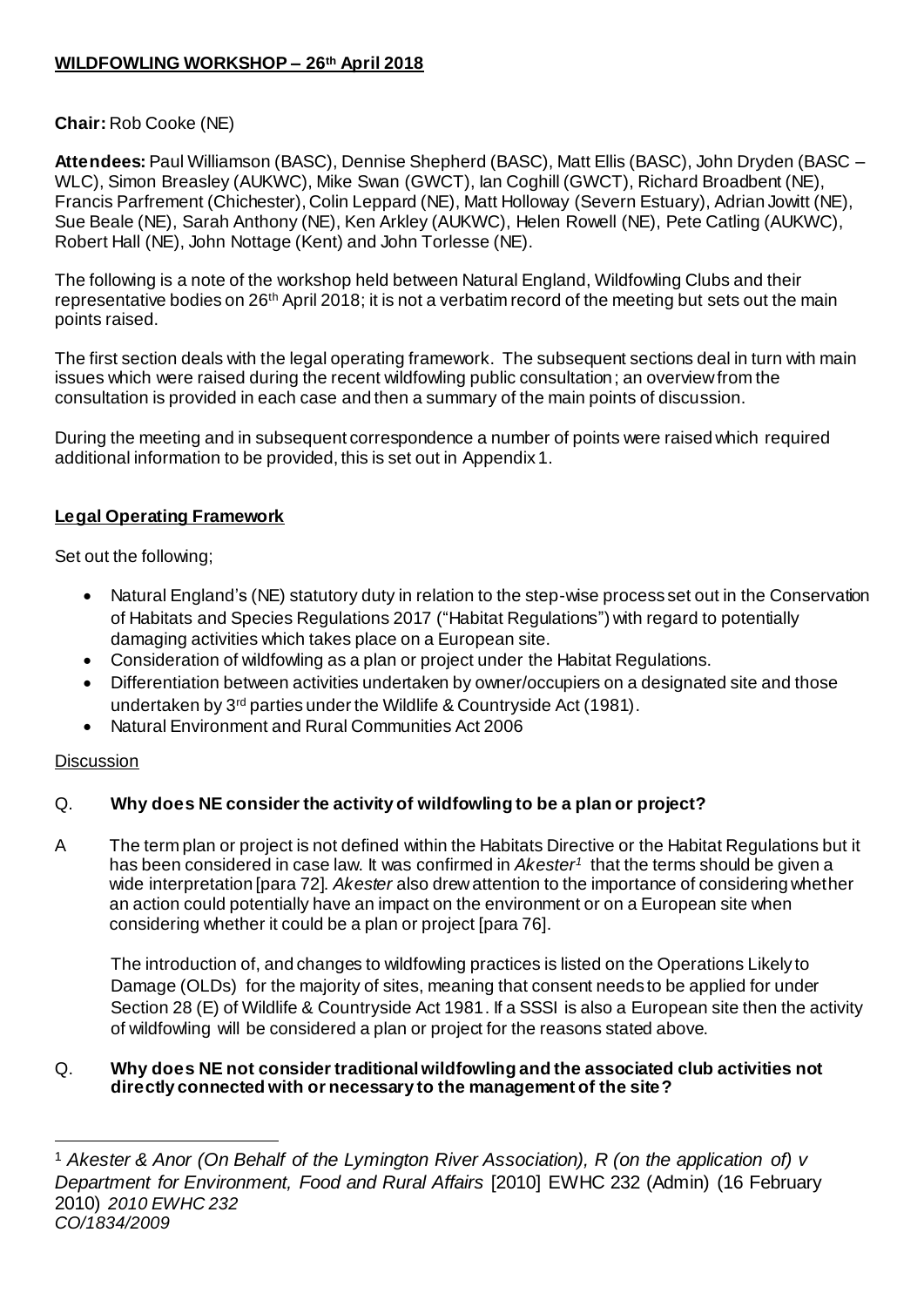A. The consideration of whether an activity is necessary or directly connected with the management of the site is focused on the primary purpose of that activity. The form of management which is being described within the Habitats Directive, where this consideration is set out, is explained in Paragraph. 4.3.3 of "*Managing Natura 2000"* <sup>2</sup> which states;

"*From the context and purpose of Article 6 (of the Habitats Directive), it is apparent that the term 'management' is to be treated as referring to the 'conservation' management of a site."*

It is not disputed that many wildfowling clubs undertake beneficial work on designated sites across the country but it would not be accurate to state that the primary purpose of the wildfowling activity was aimed at conservation management.

### Q. **Why is a NE consent needed if a Crown Estate (CE) lease had already been provided as CE is also a 28G body under the Wildlife & Countryside Act and a competent authority in accordance with the Habitats Regulations.**

A. Sites of Special Scientific Interest (SSSIs) are notified by Natural England by reason of their flora, fauna or geological or physiographical features. The notification papers for each site include a list of operations that require the written consent of Natural England before they can be carried out. Before carrying out such an operation, the owner or occupier of a SSSI must give notice to Natural England of their intention to do so, as set out in Section 28E of the Wildlife & Countryside Act 1981. The Habitat Regulations require that prior to giving consent to an operation that is, or forms part of a plan or project that is not directly connected with or necessary to the management of the European site and is likely to have a significant effect on it, either alone or in combination with other plans or projects, the competent authority must make an appropriate assessment of the implications for the site in view of the site's conservation objectives. When dealing with wildfowling activities on a SSSI in England, Natural England is the competent authority in terms of determining any notices and may only give consent for the operation after having ascertained that it will not adversely affect the integrity of the site.

## **Wildfowling Consultation**

## Long Term Plans

In the consultation, respondents were asked whether they supported the approach of bringing all activities undertaken by a wildfowling club on a site together into one overarching plan. Of the 612 responses to this question, 38% supported the approach, 31% did not and 31% were unsure.

The Long Term Plans would be agreed under Section 7 of the Natural Environment and Rural Communities [Act 2006](http://www.legislation.gov.uk/ukpga/2006/16/section/2) (NERC) and would encompass all activities undertaken by a wildfowling club on a site including wildfowling, pest control, conservation management, etc. within one plan. NE can only enter into a Section 7 Agreement with people who have "an interest in the land" for the duration of the agreement. The plans would be voluntary, based on agreement between Natural England and the wildfowling club/s and they would not be mandatory or imposed in any way. If agreement was reached on the joint outcomes, delivery of the outcomes and the terms and conditions within the plan, no additional consent would be required.

The plans would, in particular, allow a greater recognition of the positive conservation activities and monitoring undertaken by a large number of wildfowling clubs. By bringing all the information together, the aim would be to secure better environmental benefits for the site, ensure the sustainable use of the wildfowl resource and make the best use of the input and knowledge of the wildfowling club representatives and Natural England resources.

The main points from the Long Term Plan discussion were as follows;

<sup>-</sup>2 ISBN 92-828-9048-1. 2000.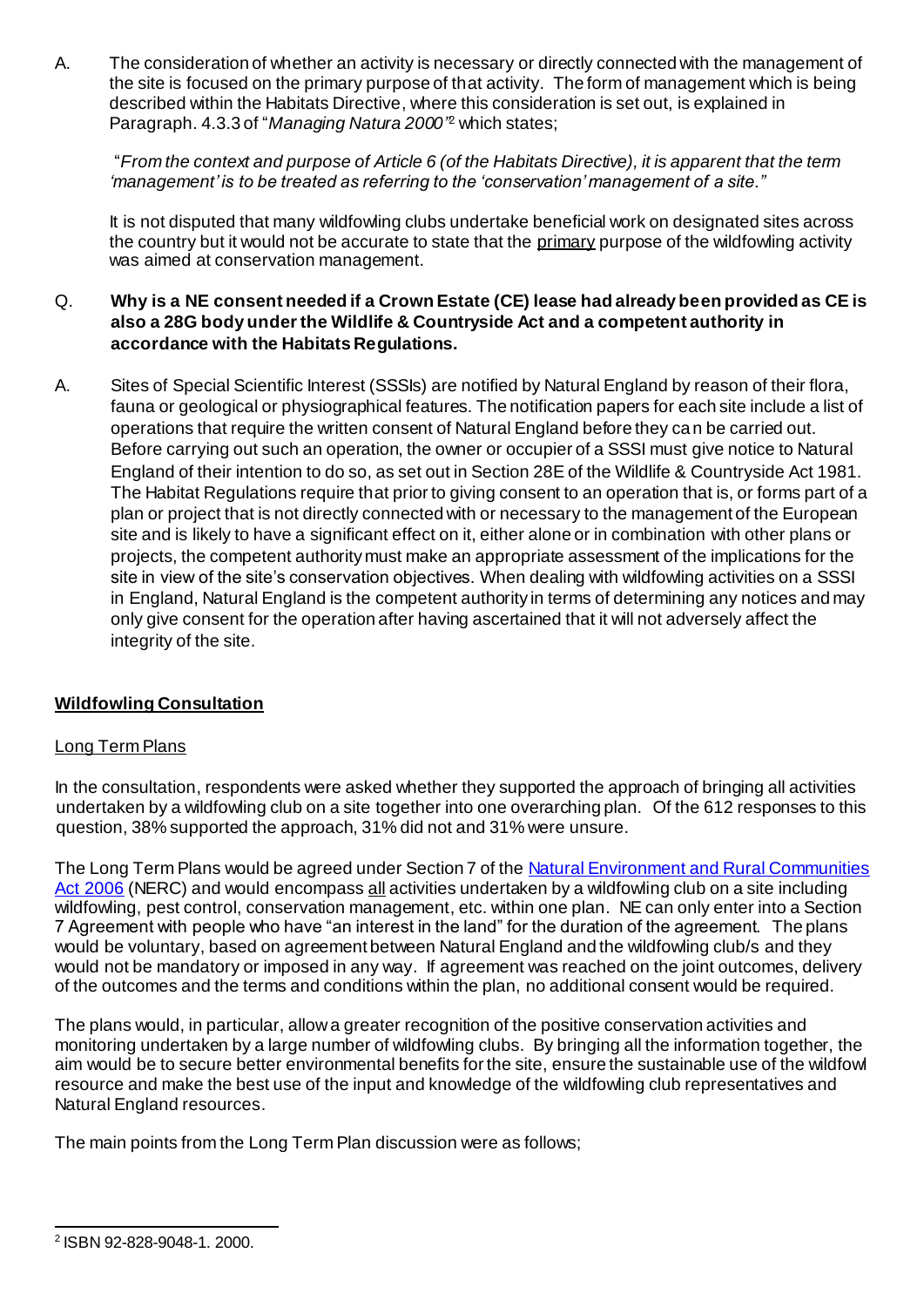- General support for voluntary plans provided they were drafted together, commenced with a joint positive statement/vision and clearly reflected local conditions.
- Discussion on what the term 'long' means in relation to the plans. Participants argued that to be meaningful the plans needed to be longer than the current maximum consent length of 10 years.
- Limit to the predictive quality of historic data leads to issues with extrapolating trends more than 10 years in the future which is why the current 10 year restrictions are in place. Annual/bi-annual reviews would need to be included in the plans and the mechanisms for those would need to be agreed and set out clearly in the terms and conditions of any agreement.
- Rolling plans could be used need to clarify difference between rolling plans and break clauses.

# Sharing of Information

A list of information was provided in the consultation and respondents were asked whether they would agree to share all the information included to enable Natural England to be less precautionary within the Habitat Regulations Assessment process. Of the 621 responses to the consultation, 25% supported the sharing of all the information listed, 31% did not support the sharing of information and 44% were unsure. The most common reason for not wanting to or uncertainty about sharing information was lack of trust. Many respondents questioned what NE would use the information for and whether it would be treated in confidence.

The main points from the Sharing of Information discussion were as follows;

- Strong support for working with Natural England was voiced by all the wildfowling representatives provided it was on a voluntary basis and that the information provided was not looked at in isolation but was set in the wider context ie natural and other non-site based factors.
- Support for the potential of assessments based on a wider range of up-to-date information provided by the clubs to reach less precautionary but more robust conclusions.
- All emphasised the need to build up trust so clubs are happy to share the information that they collect.
- Confirmation that Access to Information legislation gives any person the right to request information held by NE, or other public bodies. The information can be requested for any purpose therefore, this would apply to any information supplied to NE by the clubs.
- [WeBs alerts,](https://www.bto.org/volunteer-surveys/webs/publications/webs-alerts) all present supported these as a base for the assessment process as they were available to all and looked at changes in waterbird numbers at variety of spatial and temporal scales. However, due to funding issues this information was last published in 2013 based on data up to winter 2009/10 and is therefore, now quite out-of-date.

## Visit Numbers

In the consultation, BASC strongly opposed any form of restriction associated with visit numbers and this stance was supported by the majority of respondents.

The main points from the discussion relating to visit numbers were as follows;

- The majority of the wildfowling representatives supported the use of historical usage data to measure levels of activity but did not support the data being used to set an annual maximum figure for activity. Many commented that an annual maximum was impossible to police, acted as a target and encouraged submission of inaccurate data.
- Any form of measurement had to be based on trust as there is no ability to check activity.
- There was some support for visit numbers if sufficient flexibility was built into the figure ie 25% increase in the maximum figure would cause a review.
- Other ways of measuring intensity were discussed, in particular bag limits and monitoring. Some attendees commented that this was likely to act in the same way as visit numbers in that it would be impossible to police and encourage false submissions. Many stated that bag returns and bag limits were already in place and therefore, it was a case of building trust to share that data to help safeguard the future of wildfowling
- General comment that wildfowling activity was declining due to age of participants and lack of new people coming into the sport.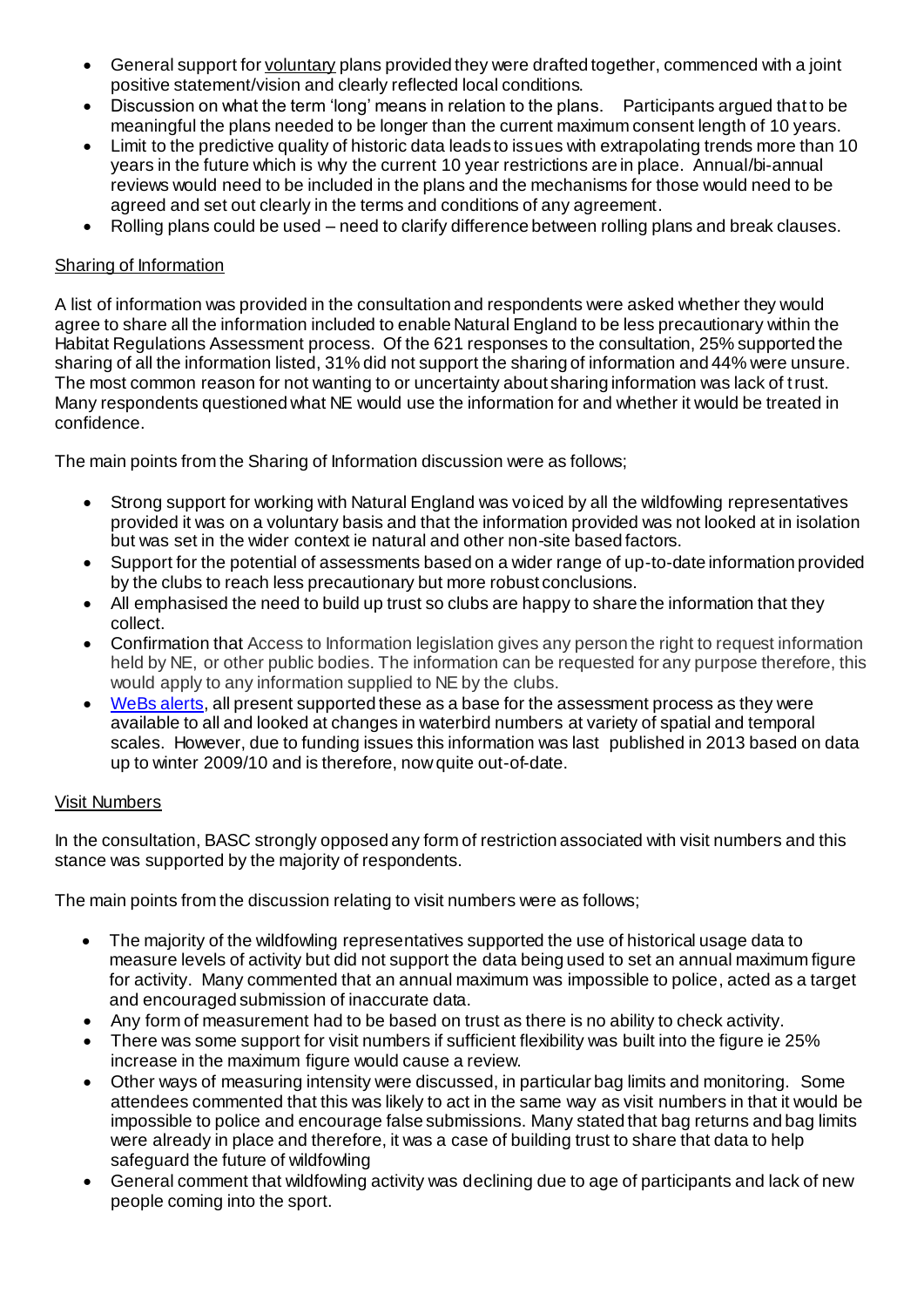## Direct Mortality

Current NE guidance states;

"Direct mortality due to wildfowling is not an issue of nature conservation concern if carried out at a sustainable level."

A number of respondents to the consultation noted that:

"*There is no established evidence that links bag returns and negative population trends*"

But conversely, there is no established evidence to confirm that wildfowling isn't having an impact.

The main points from the discussion relating to direct mortality were as follows;

- The submission of detailed bag data would be a way of providing evidence to confirm that wildfowling is a sustainable activity and one that does not have an impact on bird populations.
- Strong opposition to any suggestion that direct mortality caused by wildfowling would have an impact on a bird population, basic premise being that wildfowling is a self-regulating activity but acceptance that by providing bag data that a body of evidence could be built up which might support their argument.

#### Other items

- A number of instances were raised where un-consented shooting activity was taking place on designated sites and NE did not take any action despite being provided with information – this will be followed up with local teams.
- NE is running a public consultation in May on the better use of byelaws particularly in relation to 3<sup>rd</sup> party activities. All respondents to the wildfowling consultation who agreed to their contact details being used for future communication relating to wildfowling will be contacted and asked to comment.
- It was alleged that some local NE advisors are difficult to work with due to personal views on wildfowling activity – where there is evidence of this it should be raised through the BASC/NE meetings.
- Agreed that a note of the meeting and next steps would be circulated to the attendees.

#### Next Steps

The proposed next steps are as follows;

- All respondents to the public consultation updated on meeting notes and next steps by the beginning of June.
- Principles of long term plans set out and circulated by the end of June.
- Draft revised guidance available by the end of July.
- One draft long term plan available by the end of July.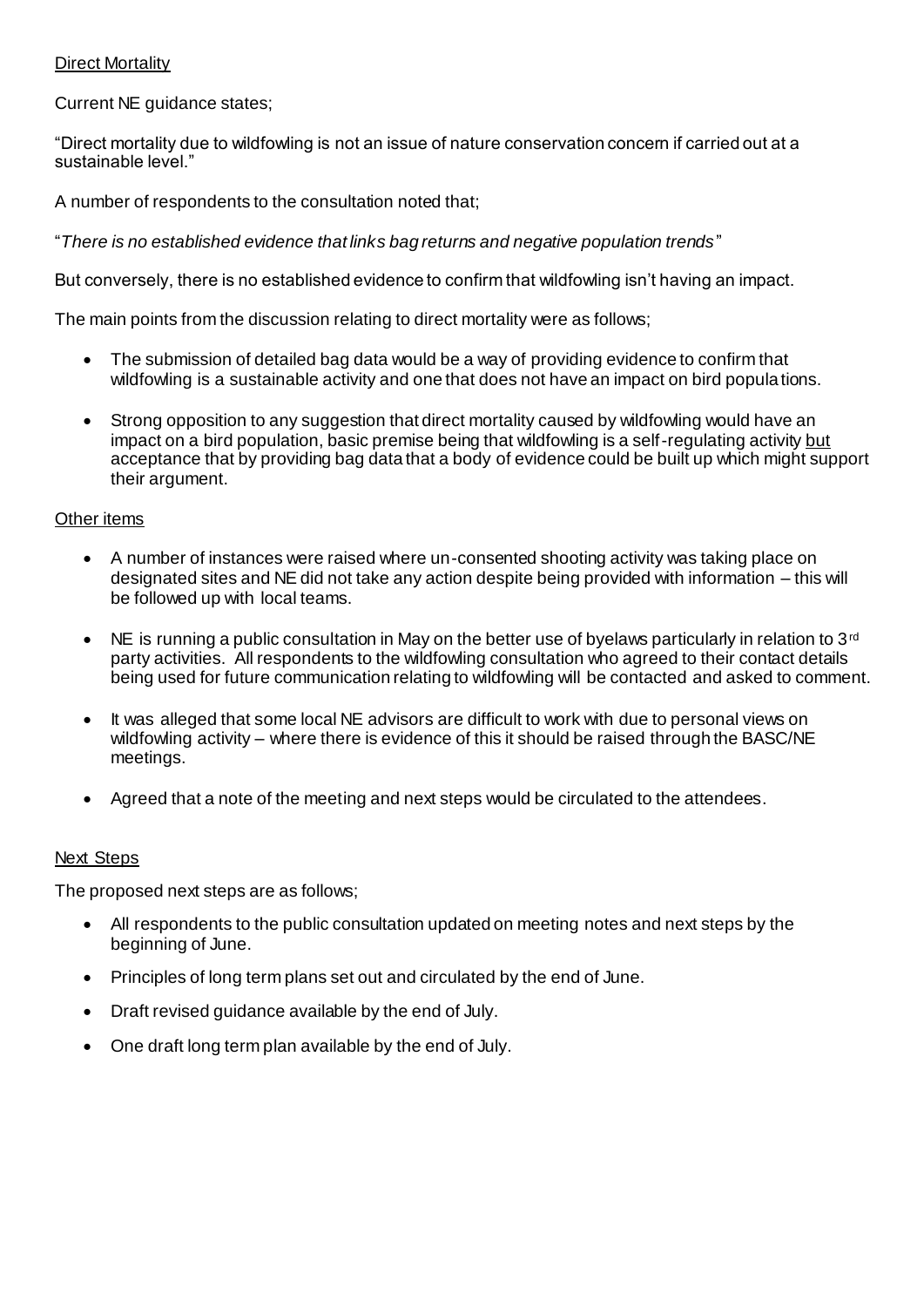# **Appendix 1**

## **1. Boyer Advice**

During the Workshop reference was made to the "Boyer Advice", this was legal advice provided to Natural England in 2007, in relation to its legal obligations under the Habitats Directive when considering notices of proposals submitted wildfowling clubs on Natura 2000 sites. It was characterised by some attendees as stating that wildfowling was not permissible in accordance with the Habitats Directive. NE stated that if the advice said that then we disagreed with it – not least because in the years since 2007 wildfowling consents have been given, in accordance with the requirements of the Habitats Directive.

NE can confirm that, although there have been developments in the case law since 2007 when the advice was provided, the essential legal analysis of the application of the tests under the Habitats Directive is accurate. For example, the advice given as to whether wildfowling is a plan or project (it can be) and how to approach the appropriate assessment of wildfowling is in accord with the discussion of the law that we had during the Workshop and the approach we have taken towards wildfowling consents to date. The references to the case law and the essential principles of the advice are sensibly approached and discussed.

The advice does talk about the metrics that could be used for carrying out an appropriate assessment. This is the conversation that we started to have during the Workshop (for example over bag returns and shooting days). As was said at the Workshop, there is a very valid conversation to be had here as to what metrics can be relied upon in an appropriate assessment in accordance with the Habitats Directive/Regulations.

## 2. **Statutory Compensation**

One element which was debated during the long term plans discussion at the Workshop was statutory compensation for the withdrawal/modification of Section 28E consents in accordance with section 28M of the Wildlife and Countryside Act 1981. For clarification, statutory compensation is only relevant if a section 28E consent is withdrawn or modified. Therefore if a section 28E consent was drawn up alongside but separate to the section 7 NERC Act agreement (or successive section 28E consents were given which are referred to in the agreement, but which are separate to it) then statutory compensation is relevant if those consents are modified or withdrawn.

However, if all activities and future management are agreed between Natural England and the relevant wildfowling club, with an interest in land, including wildfowling, then section 28M is not relevant. In that case the agreement itself would deal with termination and variation in its relevant clauses. In these circumstances, where wildfowling is dealt with as part of a wider management agreement for the site separate section 28E consent is not needed as the agreement itself would be sufficient authority to carry out all the agreed activities.. This makes it particularly important for agreement to be reached on the termination provisions and for clear guidance to be in place if a breach of any such management agreement took place.

## 3. **The Regulator's Code and Growth Duty**

Since the Workshop, some correspondence has been received in relation to the Regulator's Code and the Growth Duty, these were not covered during the Workshop but Natural England is fully aware of the obligations and duties imposed on it (and other regulators) under section 108 of the Deregulation Act 2015.

#### **Relevant considerations**

The section 108 duty is a relevant consideration in regulatory decision-making for SSSIs. Please note that there are various relevant considerations that Natural England must take into consideration in its regulatory decision-making. These include (in cases where they are relevant):

 Natural England's duty under regulation 9(1) of the Conservation of Habitats and Species Regulations 2017 to exercise its functions which are relevant to nature conservation so as to secure compliance with the requirements of the Habitats and Wild Birds Directives.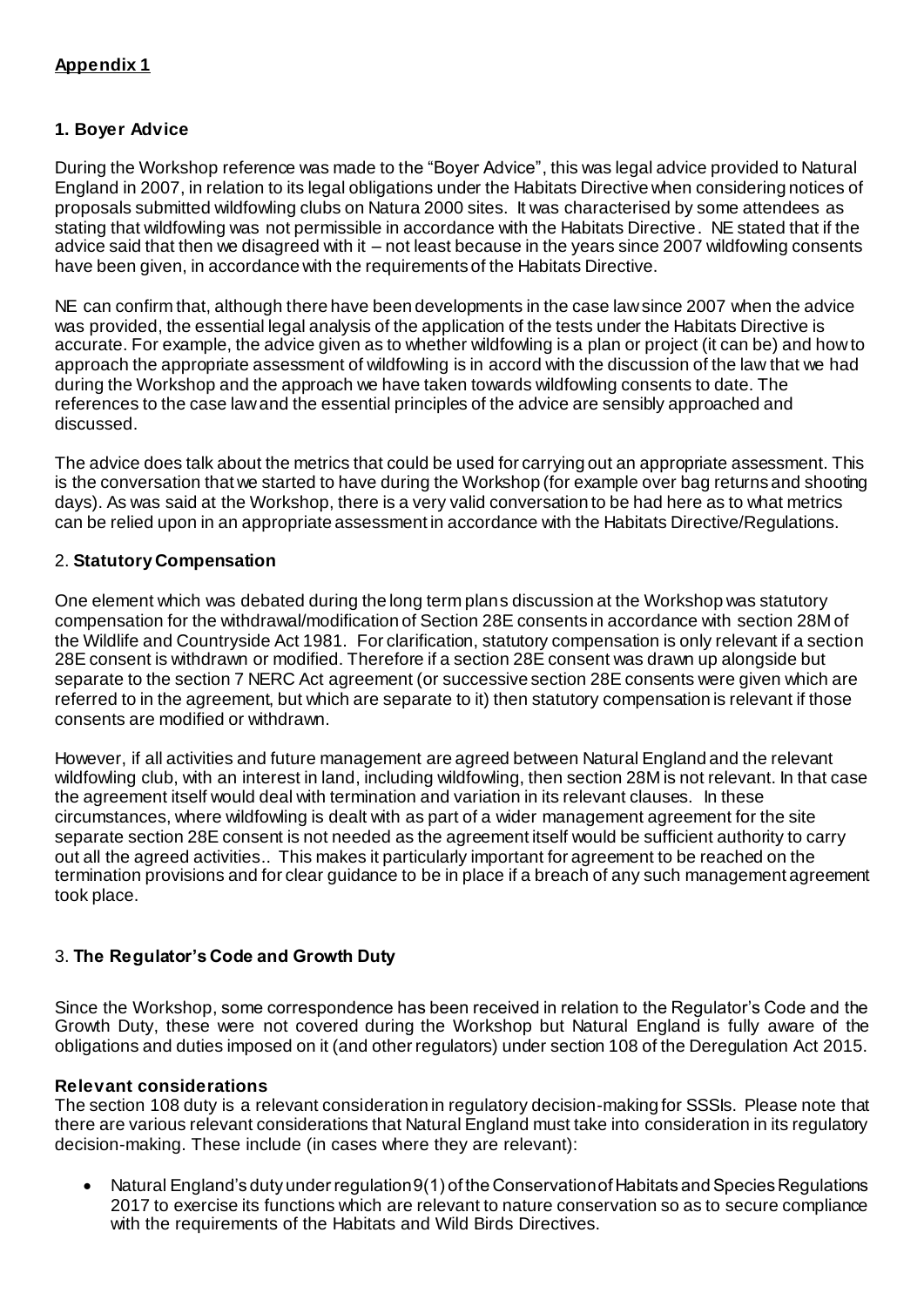- Natural England's duty under regulation 10(1) of the Conservation of Habitats and Species Regulations 2017 to take such steps in the exercise of their functions as it considers appropriate to secure the objective in (3), so far as lies within its powers. The objective in paragraph (3) is the preservation, maintenance and re-establishment of a sufficient diversity and area of habitat for wild birds in the United Kingdom, including by means of the upkeep, management and creation of such habitat, as appropriate, having regard to the requirements of Article 2 of the new Wild Birds Directive (measures to maintain the population of bird species).
- Natural England's duty as a section 28G authority under the Wildlife and Countryside Act 1981 to take reasonable steps, consistent with the proper exercise of its functions, to further the conservation and enhancement of the flora, fauna or geological or physiographical features by reason of which the site is of special scientific interest.
- The general duty under section 40 of the Natural Environment and Rural Communities Act 2006 under which we must, in exercising our functions, have regard, so far as is consistent with the proper exercise of those functions, to the purpose of conserving biodiversity.
- To take into account the impacts of regulatory decisions on the Human Rights of individuals in order to strike a fair balance between the public interest in conserving and enhancing SSSIs and private interests in carrying out an operation likely to damage a SSSI
- In cases where it applies, the duty under section 37 of the Countryside Act 1968 to have "regard to the needs of agriculture and forestry and to the economic and social interests of rural areas" when exercising our functions.

## **Application of the Code and statutory guidance**

In particular reference has been made to the Regulators Code and accompanying statutory guidance. It is important to note that the introduction of the duty under section 108 of the Deregulation Act 2015 does not mean that the necessary protections required for protected sites are outweighed. The Code does not detract from other legal obligations that apply in a given case. Rather it is a relevant consideration that must be weighed and taken account of when deciding how to act in a particular case, along with the other legal duties listed above. The weight given to it will depend upon the circumstances of a case, including the applicability of other relevant duties to those circumstances.

The duty of a regulator is stated in t[he Growth Duty Statutory Guidanc](https://www.gov.uk/government/publications/growth-duty)e:

The primary role of regulators, in delivering regulation, is to achieve the regulatory outcomes for which they are responsible. (Growth Duty: Statutory Guidance 1.3, p.4)

Furthermore, it is also stated that "the growth duty does not legitimise non-compliance and its purpose is not to achieve or pursue economic growth at the expense of necessary protections. The purpose is to ensure that specified regulators give appropriate consideration to the potential impact of their activities and their decisions on economic growth…" (Growth Duty: Statutory Guidance 1.5, p.4)

In order to understand what impact the exercise of a regulatory function will have on economic growth evidence is required. That evidence of an impact on economic growth is then considered against other duties intended to protect sites from harm. The guidance deals with this at 1.12 (p.5) in saying that "regulators must consider the provisions of the guidance and give them due weight in determining how they will exercise their regulatory functions. They are not bound to follow a provision of the guidance in a particular case if they properly conclude that the provision is either not relevant or is outweighed by other considerations…"

## **The application of the Code in the context of European sites**

Where consenting decisions are being in made in the context of sites which are SSSIs as well as European sites under the Habitats Directive and Wild Birds Directive, the position is as follows. First, it is essential, as a matter of law, that the sequence of steps under Article 6 of the Habitats Directive are followed (as discussed in the Workshop). This means that where SSSI consent is sought under section 28E of the Wildlife and Countryside Act 1981 for wildfowling then that "plan or project" must, in accordance with Article 6(3) of the Habitats Directive, be screened for likely significant effects and then (if it is likely to have a significant e ffect) appropriately assessed against the conservation objectives for the European site. If that assessment leads to a conclusion of adverse effect on integrity then Natural England **must**, in accordance with regulation 24 of the Conservation of Habitats and Species Regulations 2017, not give consent for the operation. That decision not to give consent under section 28E of the Wildlife and Countryside Act 1981 can then be appealed to the Secretary of State in accordance with section 28F of the Wildlife and Countryside Act 1981. The Secretary of